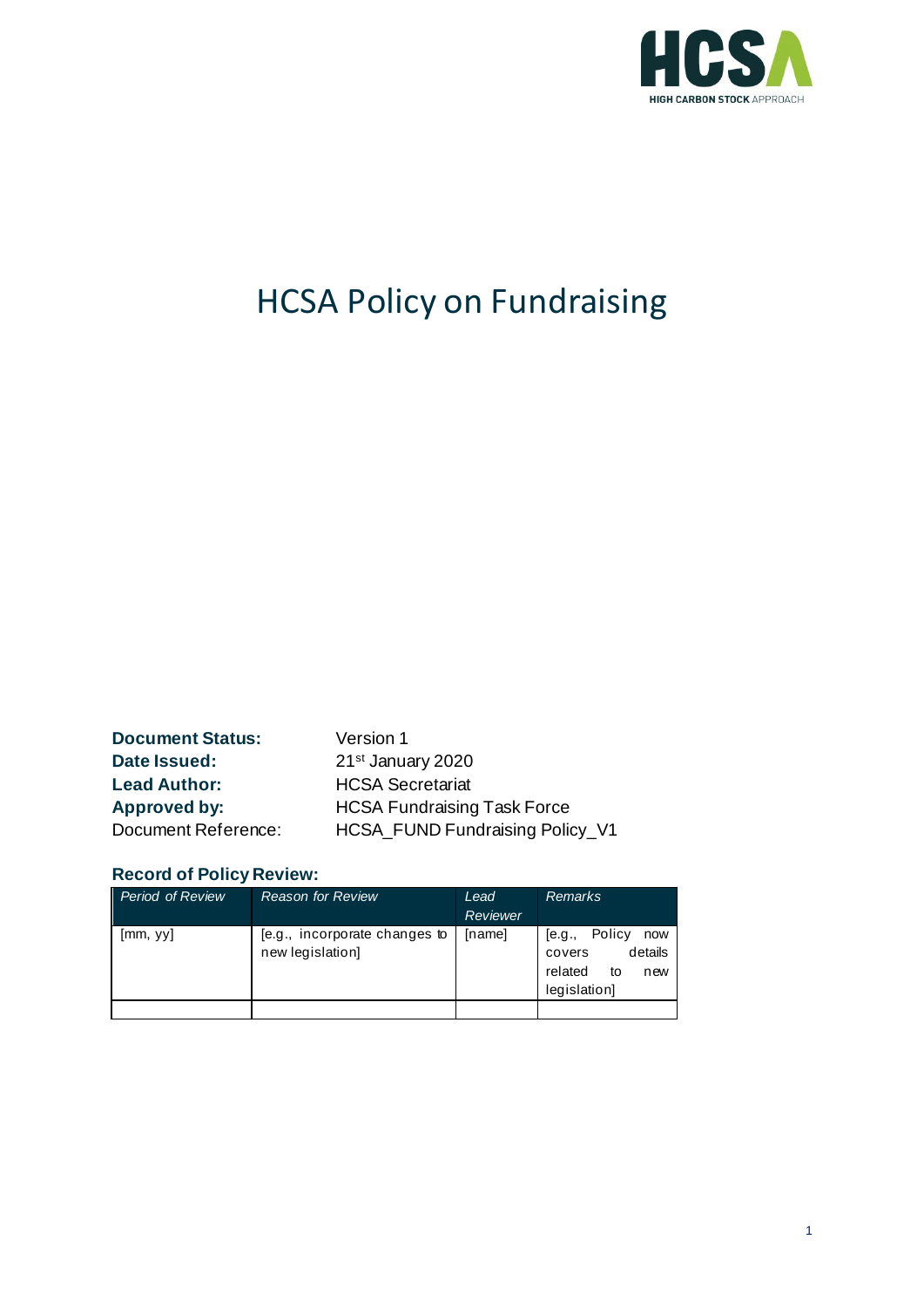

# Contents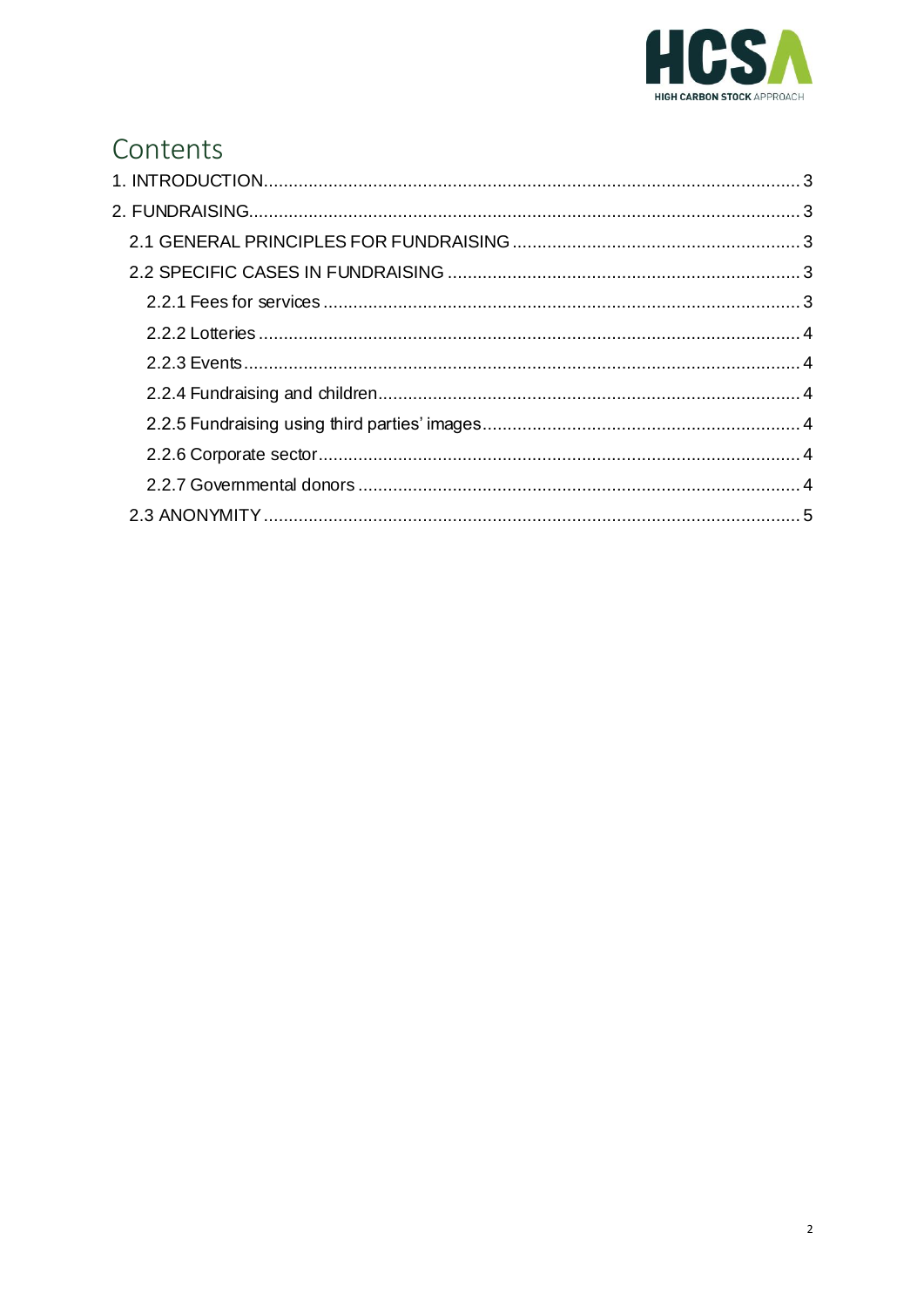

## <span id="page-2-0"></span>1. INTRODUCTION

The HCSA is a global civil society organisation registered in Singapore as a company limited by guarantee and has charitable status. The High Carbon Stock Approach (HCSA) core mission is halt deforestation resulting from commodity production. It is a tool that identifies and conserves natural forest from degraded lands in tropical landscapes, amplifying the role of forest conservation as a solution to climate change, while at the same time supporting biodiversity conservation, community rights and benefits, and responsible development.

A key core value that underpins our work and our mission is to ensure there is a practical, transparent, robust, and scientifically-credible approach that is widely accepted to implement commitments to halt deforestation in the tropics while ensuring the rights, livelihoods and aspirations of local peoples are respected.

### <span id="page-2-1"></span>2. FUNDRAISING

#### <span id="page-2-2"></span>2.1 GENERAL PRINCIPLES FOR FUNDRAISING

2.1.1 HCSA generates core funding through annual membership fees and additional programme finance from institutional donors and private foundations.

HCSA does not solicit or accept funding or cash donations from individuals, governments or organisations involved in human rights abuses, armed conflict, criminal and corrupt activities.

2.1.2 HCSA does not seek or accept donations that could compromise its aims, objectives or integrity, including individual donations and before accepting funds from potential supporters HCSA will conduct due diligence to ensure HCSA's independence, integrity, impartiality and credibility are not compromised from HCSA's purpose and goals.

2.1.3 HCSA reserves the right to refuse any donation. HCSA will refuse or investigate any offered donation if evidence that indicates a contravention of principles 2.1.1 and 2.1.2 before validating the donation can be accepted by HCSA. m financial or other crime, and if so, or when in doubt, HCSA will refuse such donation.

2.1.4 HCSA conducts their fundraising in accordance with the law that operate in the specific country.

#### <span id="page-2-3"></span>2.2 SPECIFIC CASES IN FUNDRAISING

#### <span id="page-2-4"></span>2.2.1 Fees for services

HCSA staff may not accept gifts, donations or entertainment of the type that could be considered as a financial incentive in the specific circumstances. Speaker's fees are not acceptable, unless they come from other organisations, companies or public institutions and as long as they are not paid directly to the employee but to HCSA.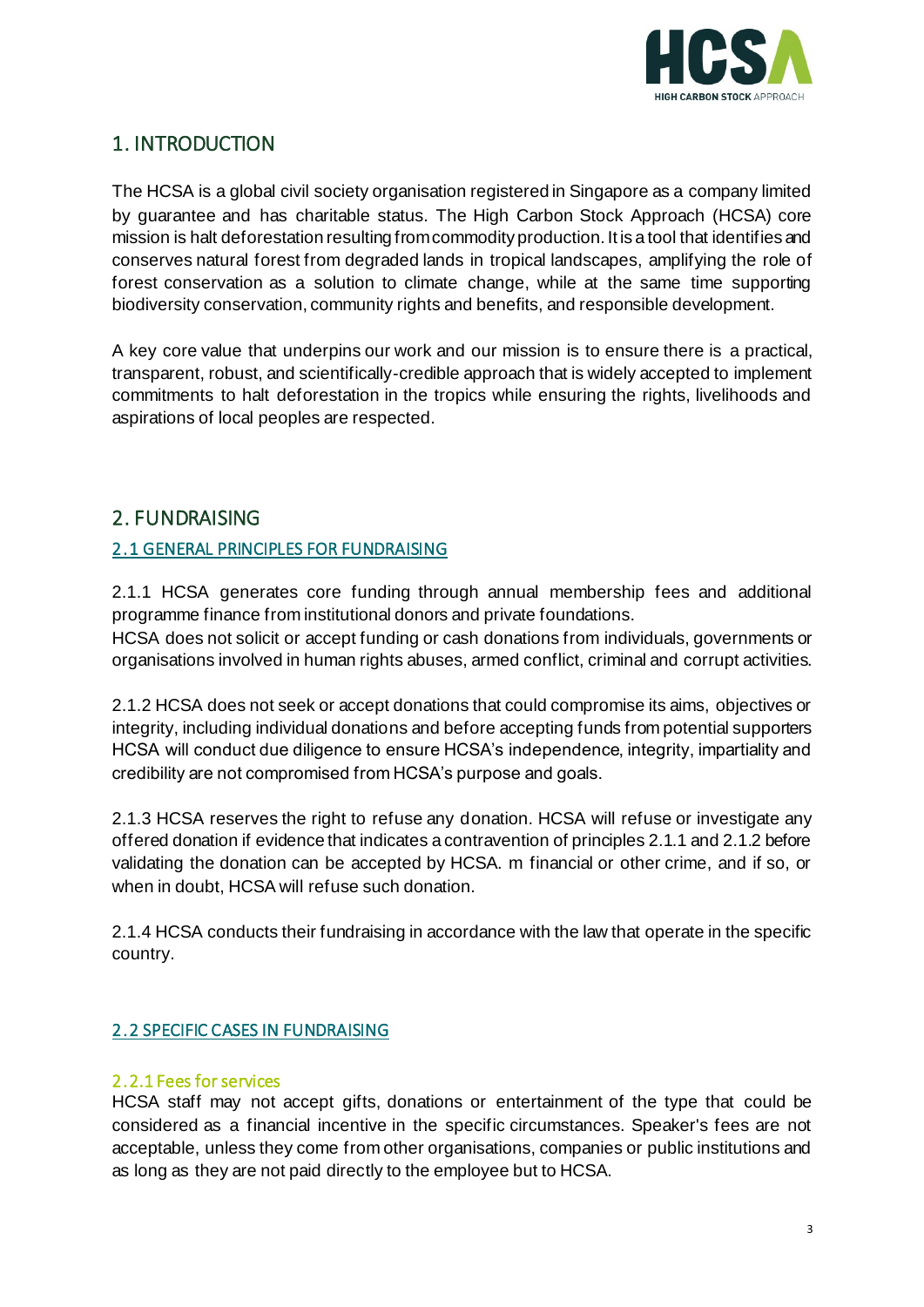

Individuals acting in their capacity as HCSA representatives (employees) do not perform paid services as consultants, or in similar duties to other entities.

#### <span id="page-3-0"></span>2.2.2 Lotteries

Lotteries are an acceptable source of income. They can be lotteries in our own name or thirdparty lotteries that reserve a substantial part of the turnover for good causes. They should be run in accordance with the law to define what body or entity decides on the income destination, and if there is an agency involved in the management of the grant.

#### <span id="page-3-1"></span>2.2.3 Events

It is acceptable for HCSA to receive funds when it is recognised as a beneficiary at events, in which there may be a request to use the HCSA logo in accompanying materials.

#### <span id="page-3-2"></span>2.2.4 Fundraising and children

HCSA does not seek funds from people underage and does not use their data in fundraising projects.

#### <span id="page-3-3"></span>2.2.5 Fundraising using third parties' images

In countries with specific restrictions regarding the use of certain images and footage for fundraising purposes HCSA agrees to comply with those laws. This may mean that in our fundraising activities we cannot make use of images involving third parties without specific authorisation.

For ethical reasons we should also be careful when using images of vulnerable groups when it may be impossible to ask for authorisation.

#### <span id="page-3-4"></span>2.2.6 Corporate sector

HCSA does not seek or accept funds from the corporate sector that attach unreasonable conditions or constraint upon HCSA activity, all donations from corporates should be used to fund projects aligned with HCSA plans and strategies.

#### <span id="page-3-5"></span>2.2.7 Governmental donors

HCSA does not seek or accept funds from governments that attach unreasonable conditions or constraint upon HCSA activity, all donations from governments should be used to fund projects aligned with HCSA plans and strategies.

#### 2.2.8 Foundations

HCSA does not seek or accept funds from Foundations that attach unreasonable conditions or constraint upon HCSA activity, all donations from Foundations should be used to fund projects aligned with HCSA plans and strategies.

#### 2.2.9 In kind Gifts

For the sake of transparency, any gift in kind exceeding a specific value to be set by HCSA, should be approved by the Executive Director.